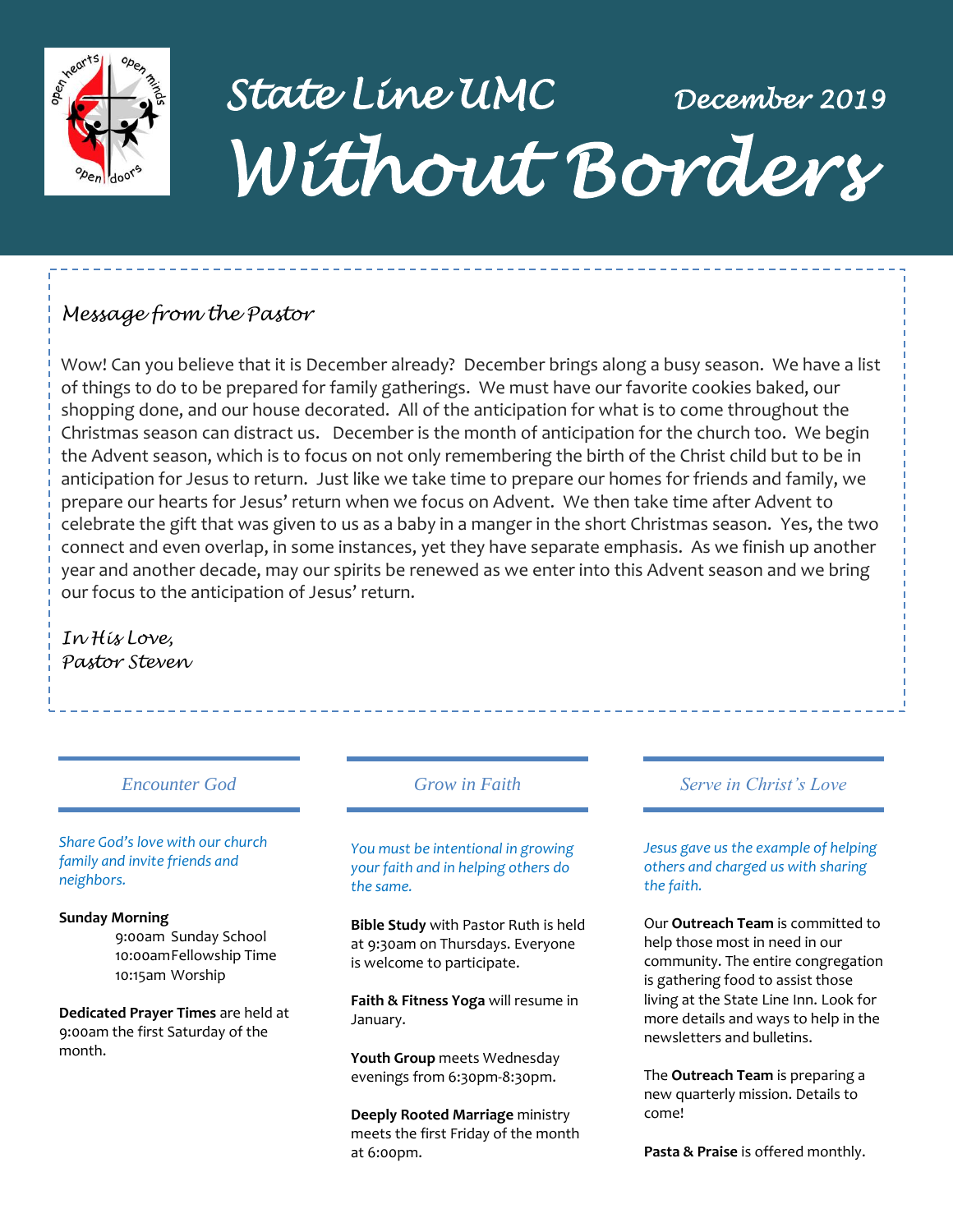*Our Mission To make new disciples of Jesus Christ*

Our Vision

To invite and reach out to our neighbors to encounter God, grow in *faith and serve in Christ's love*

# *Serving in Worship*

# *Church Calendar*

December 1<sup>st</sup> Worship Assistant: Ellen Avey Acolyte: Hunter Greeters: John C. & Angie B. Nursery: Christy G. & Hillary G. Tech Booth: Jonathan December 8<sup>th</sup> Worship Assistant: Keric Ellis Acolyte: Eli Greeters: Sherrill C. & Matt E. Nursery: Tabitha H. & Gwenelle T. Tech Booth: Jonathan December 15<sup>th</sup> Worship Assistant: Matt Ellis Acolyte: Hunter Greeters: Darlene H. & Curtis B. Nursery: Julia W. & Dixie E. Tech Booth: Jonathan December 22<sup>nd</sup> Worship Assistant: Ellen Avey Acolyte: Eli Greeters: Judy E. & Gary R. Nursery: Christy G. & Hillary G. Tech Booth: Jonathan December 29<sup>th</sup> Worship Assistant: Keric Ellis Acolyte: Hunter Greeters: John C. & Rob S.

**Birthdays**

Tech Booth: Jonathan

Nursery: Bonnie C. & Christy G.

**December**

 Ruth Hollister Christy Garner Molly Llyod Sarah Beth Garner Curtis Barr 20  $20$ Harry Kelley Terry Berkley Mary Thomas Connor Socks Ellen Kennedy Jeffrey Wine Connie Barr

December 4<sup>th</sup> 6:30PM – Youth Group 8:30PM – Praise Band Practice December 5<sup>th</sup> 9:30AM – Bible Study with Pastor Ruth December 6<sup>th</sup> 5:30PM – Heritage Christmas 6:00PM – Deeply Rooted Marriage Ministry December 7<sup>th</sup> 9:00AM – Prayer Time for All 5:30PM – Church Christmas Party December 11<sup>th</sup> 6:30PM – Youth Group 8:30PM – Praise Band Practice December 12<sup>th</sup> 9:30AM – Bible Study with Pastor Ruth December 13<sup>th</sup> 5:30PM – Heritage Christmas December 15<sup>th</sup> 5:00PM – Pasta & Praise December 17<sup>th</sup> 6:30PM – Leadership Team Meeting December 18<sup>th</sup> 6:00PM – Outreach to pack & deliver food to the State Line Inn residents 6:30PM – Youth Group 8:30PM – Praise Team Practice December 19<sup>th</sup> 9:00AM – Bible Study with Pastor Ruth December 22<sup>nd</sup> 2:00PM – Parsonage Open House December 23rd 9:00AM – Church Office Hours December 24<sup>th</sup> 7:00PM – Christmas Eve Worship Service December 26<sup>th</sup> 9:00AM – Church Office Hours

#### **Christmas Office Hours**

Monday, December 23rd 9:00AM-2:00PM

Thursday, December 26<sup>th</sup> 9:00AM – 2:00PM

 **Anniversaries**

#### **December**

 Denny & Jacqueline Simmons Jonathan & Gwenelle Trivette Terrin & Trey Altland Matt & Bonnie Courtney

OUR CALENDAR IS UPDATED WITH TO-THE-MINUTE CHANGES. VISIT [WWW.STATELINEUMC.COM](http://www.statelineumc.com/)



"They say they are three kings."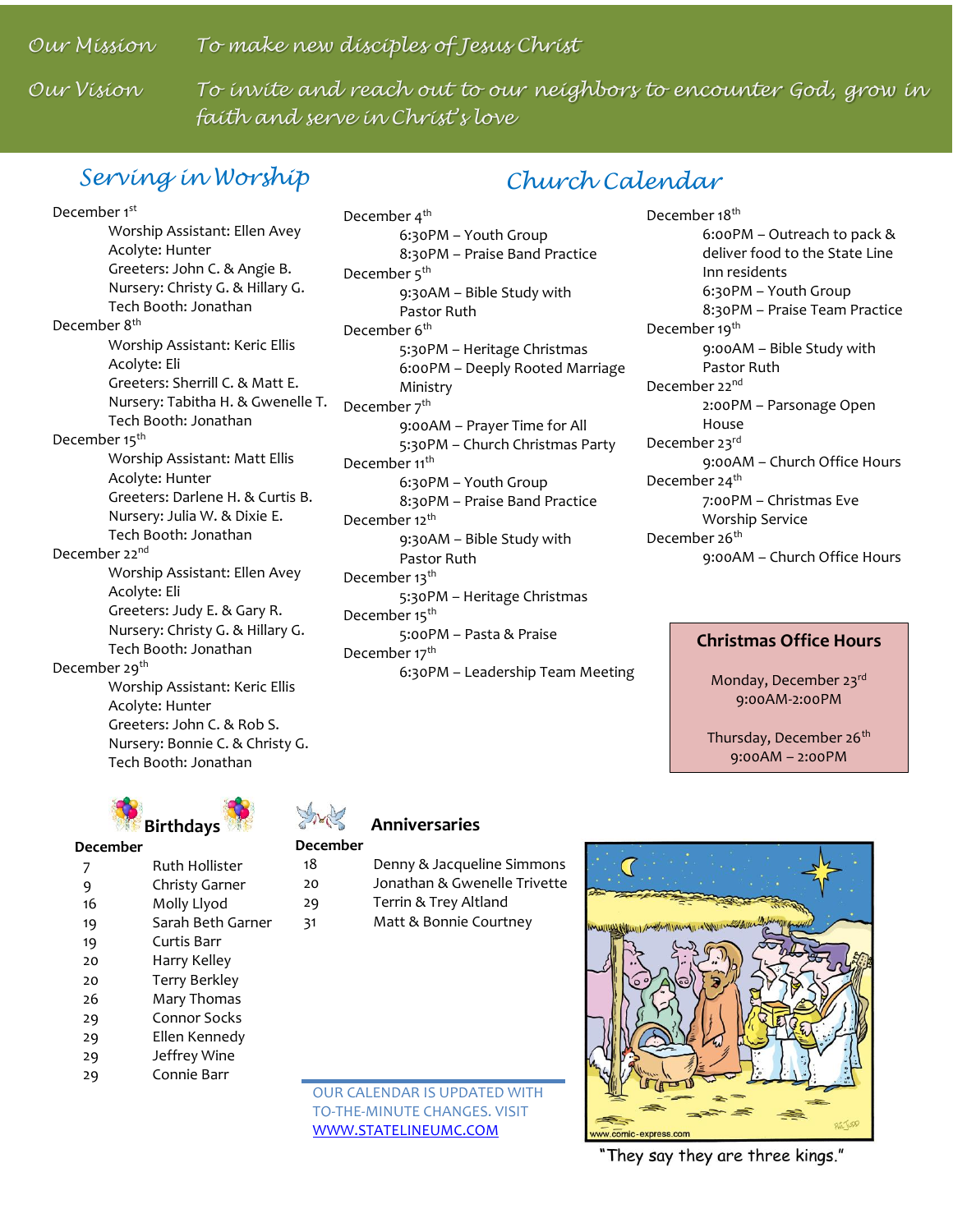# For Fellowship & Commu



#### **Pasta & Praise**



Let's stay connected to our community. They will get used to us being out in the community and open to embracing our neighbors.

The December Pasta & Praise night is **Sunday, December 15th** from 5:00pm until 6:30pm.

# *Christmas Preparation*

Beginning December 1<sup>st</sup>... Each evening, read one chapter of the Book of Luke in the Bible. There are 24 chapters. On Christmas Eve, you will have read the whole account of Jesus' life and wake up on Christmas morning knowing *Who and Why we Celebrate Christmas!*





### **Praying For Your Pastor** *Part 3 of 3*

Pastors specifically need prayer. The Enemy will do whatever he can to destroy the ministry of your pastor. Will you consider **[praying for your pastor](https://churchleaders.com/outreach-missions/outreach-missions-articles/311609-how-to-pray-for-your-pastor-ronnie-floyd.html)** in these specific areas?

- 9. **Pray for discernment for "yes" and "no."** Pastors are pulled in a multitude of directions. They are expected to be in so many meetings, so many social events, and so many pastoral situations. They are really expected to be omnipresent. Pray they will be able to **[say "no" more often](https://churchleaders.com/pastors/pastor-articles/320554-7-good-reasons-leader-say-no-ron-edmondson.html)**. Pray for their families who often get the scanty leftovers of the pastor's time.
- 10. **Pray for financial pressures.** Many pastors are underpaid. They struggle day by day with financial challenges. Actual quote from a deacon: "I like for our pastor to be underpaid. It keeps him humble and dependent on God." That deacon is enjoying a life of leisure from inherited wealth.
- 11. **Pray for gospel opportunities.** Pastors are energized when they have the opportunity to share the gospel. Unfortunately, many of them are too busy to take time to do so. The demands of the church are just too great. These pastors live lives of inverted priorities and frustrating days.

Calla Small Interim Custodian

Employee Spotlight





We would like to thank Calla for quickly agreeing to clean the church while we search for a new custodian! Here are some things you may not know about this Youth Group member...

DON YPPDO OCHRAC

- 1. She is planning on a career in nursing.
- 2. She loves to identify plants and insects.
- 3. She has a servant's heart. She enjoys helping others and being part of this church family.
- 4. She loves to play piano.
- 5. She enjoys the outdoors and playing outside.